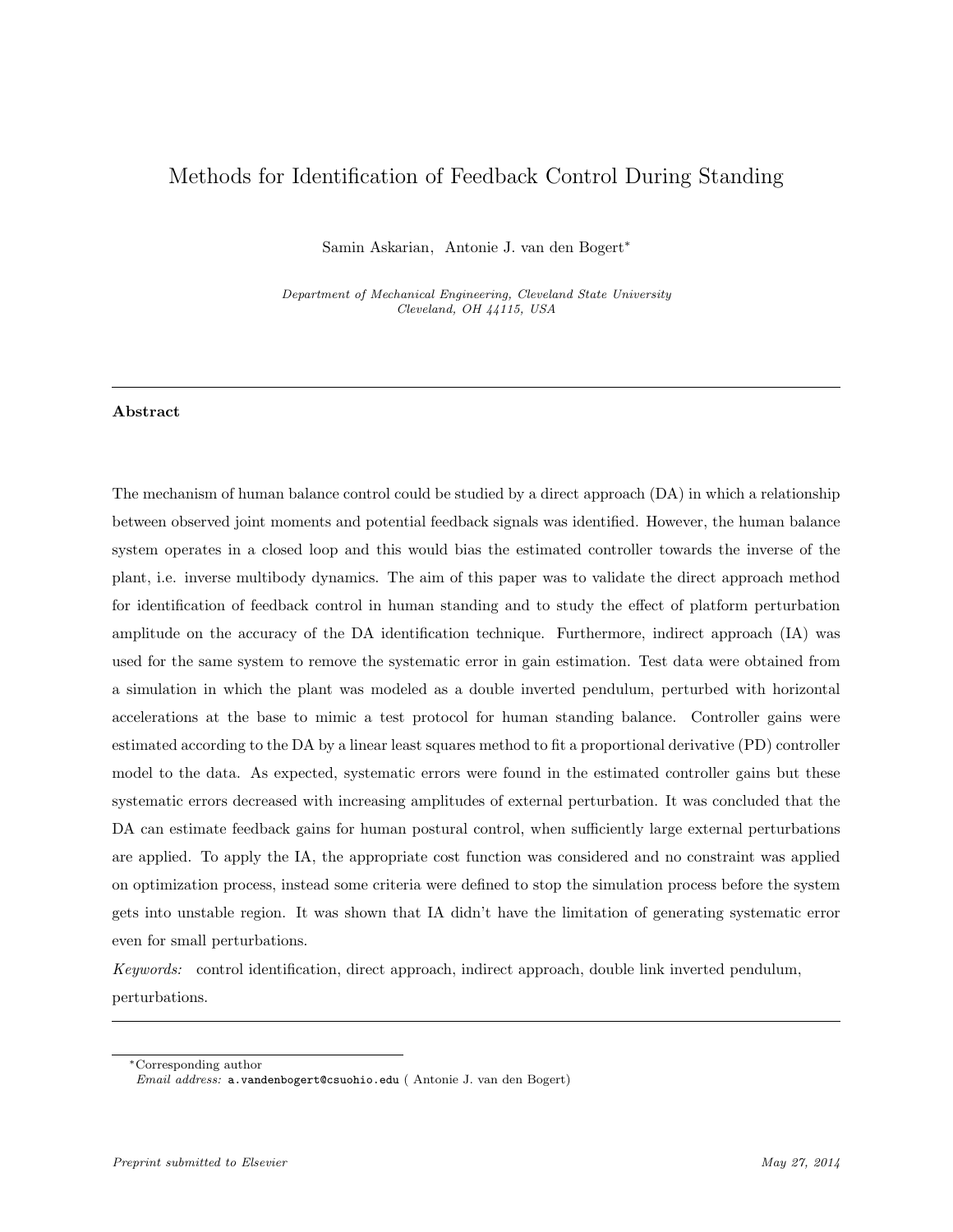#### 1. Introduction

The keen interest in identification of feedback control gains in human balance system with the aim of replicating the real motion has resulted in a vast area of research. It has been shown that postural sway can be modeled as an inverted pendulum and it has been verified experimentally [23, 3, 9]. In the context of quiet standing early works were based on modeling a human dynamics with single inverted pendulum [18, 15] whereas recently it has been proven that multi segment models should be used to model sway motion to get accurate results [19, 5]. Generally, balance control studies can be divided into two categories of perturbed and unperturbed/quiet standing and different measurements of joint moments, angles, angular velocities, center of mass(COM) and center of pressure(COP) are used to identify the feedback controller gains used in human balance control. Identification technique used in closed systems are categorized into three different methods [14]: direct approach, indirect approach and joint input-output method. In some works [4, 23] direct approach was used and cross-correlation analysis was applied to identify the time shift between COP and COM. Masani et al.[16] applied linear regression of ankle torque and ankle angle to estimate the feedback gain, it was also shown that to eliminate the delay in closed loop system it's not necessary to apply feedforward mechanism in quiet standing and promotional derivative (PD) controller is a good approximation for control strategy.

It was well accepted that direct approach is a valid method for open loop systems [10, 14, 21] in which the input and associated output signal reflects the dynamics of the plant whereas in the closed loop system the relation between input and output inherits the information about both plant and controller.

Johansson et.al [7] applied indirect approach to identify feedback gains used in maintaining postural control. In this study the model made compatible with spectra analysis and parametric estimation was performed. Later on the indirect approach was used to provide the linear dynamic response models which was suitable to fit the individual test subjects and had the capability of predicting the motion during perturbed but stable stance accurately [8]. Park et.al [17] also used indirect approach to estimate feedback gains for perturbed standing, the equations of motion for double link inverted pendulum were linearized around the upright position and feedback gains were estimated for different perturbation magnitudes. The Constrained optimization was used to perform the gain estimation. The constrain was placed on optimization to make the closed loop system stable. It was shown in this work that trajectories of joint angles and torques were related to amount of perturbation and they were scaled gradually [11]. Kuo [13, 12] used stochastic model with noise as disturbance to body and errors in sensors, studied sensitivity of postural behavior to variations in amount of these parameters. It was concluded that central nervous system (CNS) had chosen feedback control being aware of system dynamics and the model could predict the postural response under altered sensory conditions [2].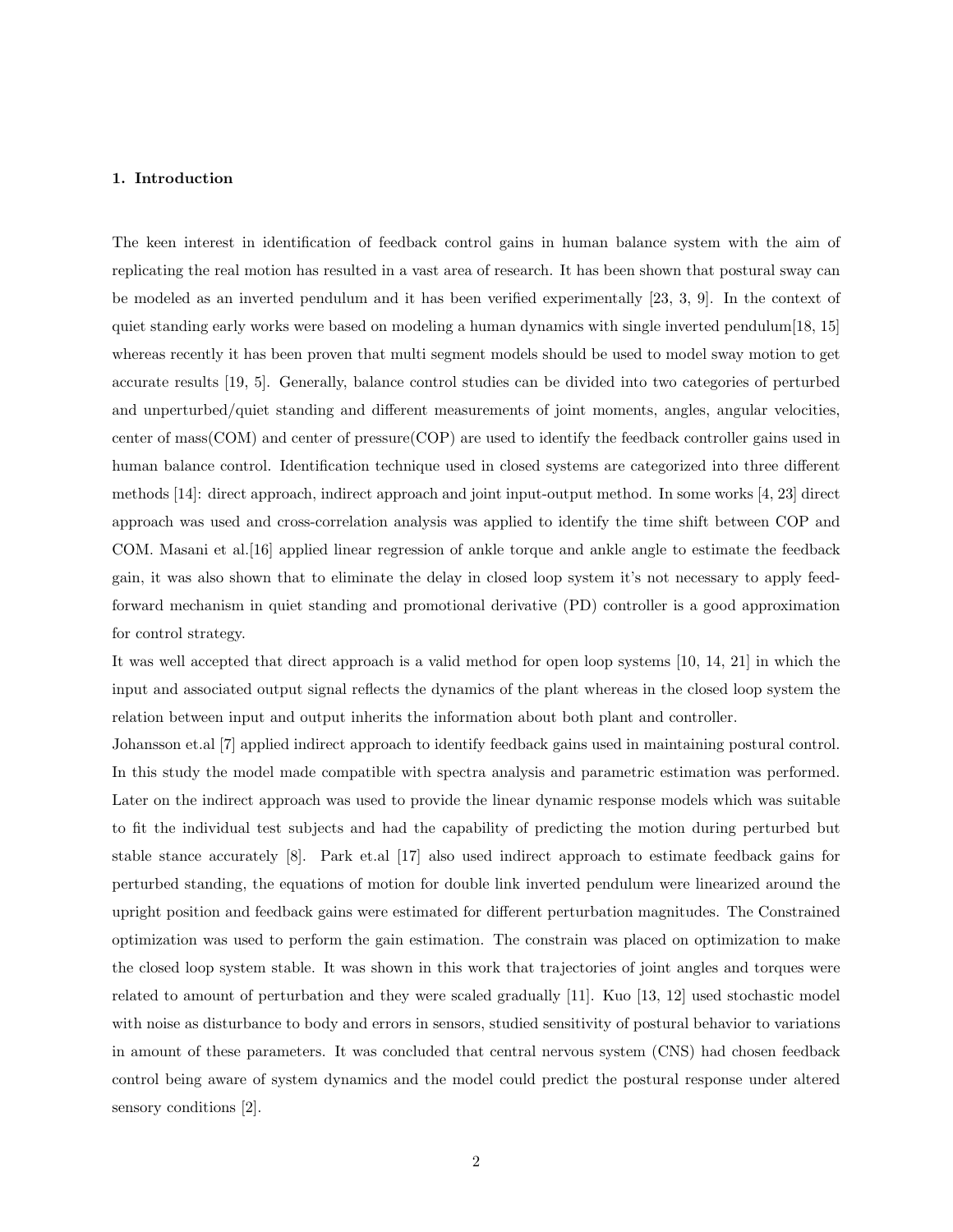The purpose of the present study was to apply direct and indirect identification method to estimate the feedback gains in human balance control system. The effect of perturbation magnitude modeled with Brownian motion was investigated on biased introduced using direct approach and it was shown to what extent multi-joint human feedback control can be estimated using direct approach. Furthermore, indirect approach was applied to the same nonlinear plant dynamics system to remove biased from gain estimation for small perturbations. In this method, no constraint was used during optimization process, instead some criteria were defined to stop the simulation before the system gets unstable.

#### 2. Simulation Model

In this section the simple model of human balance control will be introduced (Fig. 1) and this model will be used to generate the estimated joint angles, angular velocities and associated torques. In section 2.2 the dynamics of the double link inverted pendulum(DIP)and controller properties are described and the equations of motions are presented. In section 2.3 the solution of closed loop system is derived and the realistic motion is simulated.

#### 2.1. Simple model of human balance control

Human balance control system is a closed loop feedback system (Fig. 1). The plant in this system, representing body dynamics is modeled as the DIP system on a platform. The platform can move horizontally and have an acceleration of  $W$ . The effect of gravity and acceleration of the platform can make the system unstable, therefore a feedback control system is used to counteract these effects and create enough torques to balance the DIP system. The input to the body dynamics block is the generated torques and controller noise  $(v)$ , and the output is system state. This simplified human balance control system is used to estimate the the amount of torques, angles and angular velocities at body joints.

#### 2.2. Plant dynamics and controller

Many previous works had shown that body sway during quiet standing can be modeled by inverted pendulum [23]. The DIP system used in this work has two joints at ankle and hip and two controlling torques were applied at these joints (Fig. 2). The first link represented the leg and the second link was extended from hip to the shoulder. It is assumed that change in knee angle is negligible. The angles  $\theta_1$  and  $\theta_2$ , were measured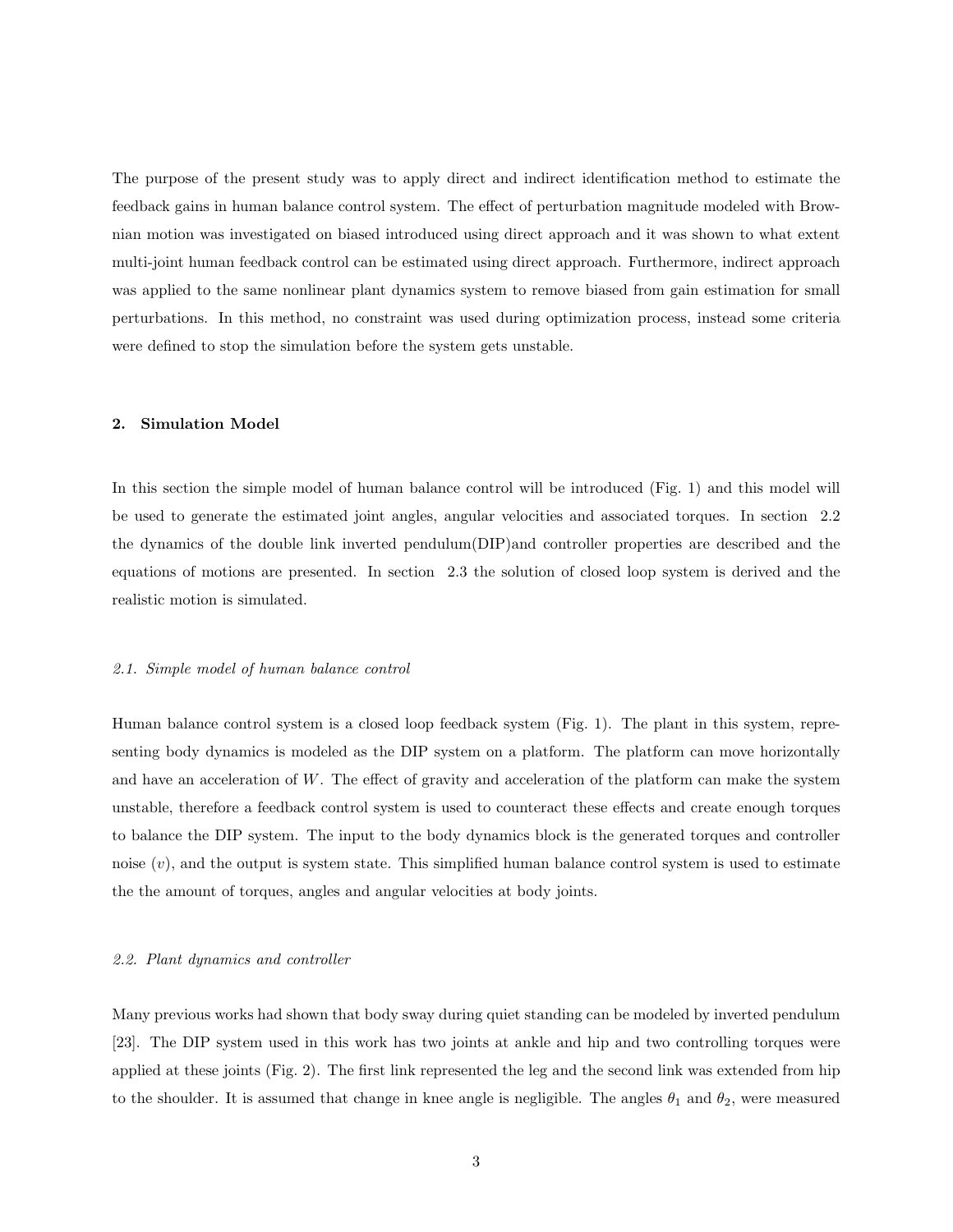

Figure 1: Simple model of human balance control system

with respect to vertical position and they were zero at the balance position.  $m_1$  and  $m_2$  denotes masses of first and second link respectively;  $l_1$  and  $l_2$  are the distance between the pivot and the center of mass of each link;  $L_1$  and  $L_2$  are the length of first and second link respectively. It was assumed there is no friction in the system and the masses are distributed homogeneously. The Euler-Lagrange method was used to derive the equations of motion for DIP system. This method is based on determining the kinetic and potential energy of the system in terms of the generalized coordinates. Equation (1) is the equations of motion for DIP system and W is the acceleration of the platform as shown in Fig. 2. The derivation of equations of motion for DIP system is presented in Appendix A and the equations of motions are converted to the state space form by implementing the following change of variables:  $x_1 = \theta_1, x_2 = \dot{\theta}_1, x_3 = \theta_2$  and  $x_4 = \dot{\theta}_2$ .

$$
h_1 \cos\theta_1 W + h_3 \ddot{\theta_1} + h_4 \cos(\theta_1 - \theta_2) \ddot{\theta_2} - h_6 \sin\theta_1 + h_4 \dot{\theta_2}^2 \sin(\theta_1 - \theta_2) - T_1 = 0
$$
  

$$
h_2 \cos\theta_2 W + h_5 \ddot{\theta_2} + h_4 \cos(\theta_1 - \theta_2) \ddot{\theta_1} - h_7 \sin\theta_2 - h_4 \dot{\theta_1}^2 \sin(\theta_1 - \theta_2) - T_2 = 0
$$
 (1)

The controller used in human balance control system was proportional derivative (PD) type it was a  $2 \times 4$ matrix, each gain in feedback matrix specified the amount of torque generated in each joint for change in angle and angular velocities of that joint.

## 2.3. Simulation

The test data was generated by DIP simulation of human balance control. The closed loop equations were derived by applying the feedback law given in  $Eq.(2)$ , where X is the system state, K is the controller matrix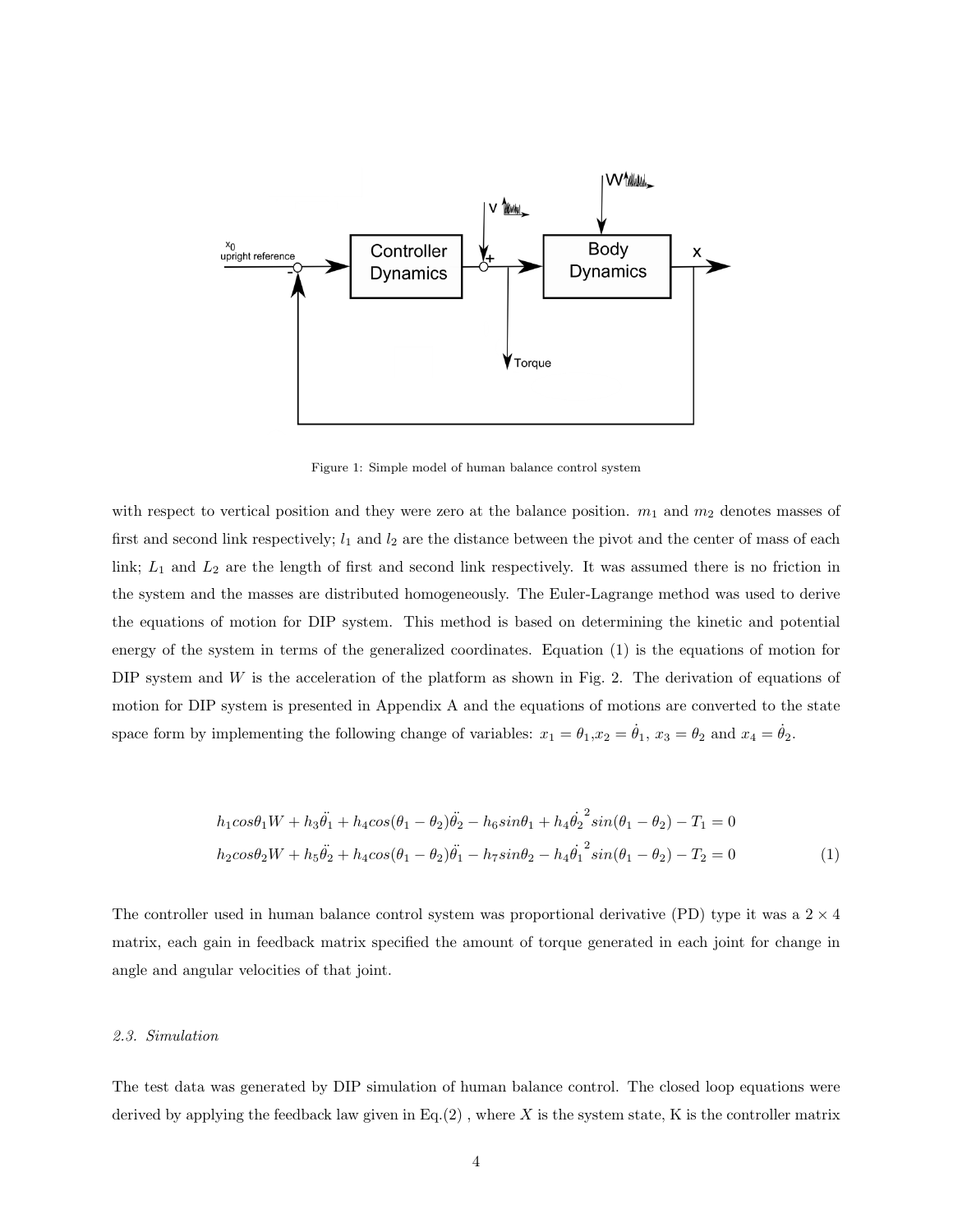

Figure 2: Biomechanical posture model in sagittal plane

and T is joint torques.

$$
T = -\mathbf{K}X\tag{2}
$$

$$
\begin{bmatrix} T_1 \\ T_2 \end{bmatrix} = - \begin{bmatrix} K_{11} & K_{12} & K_{13} & K_{14} \\ K_{21} & K_{22} & K_{23} & K_{24} \end{bmatrix} \begin{bmatrix} x_1 \\ x_2 \\ x_3 \\ x_4 \end{bmatrix}
$$
 (3)

The gains used in the simulation are typical human feedback gains [17]. Dimensions and mass properties used in equations of motion were based on human with 85 kg body mass and 175 cm height. The properties used in simulating the DIP system is presented in Appendix C. The platform acceleration  $(W)$  and controller noise  $(v)$  were modeled by Brownian motion. The reason for choosing a Brownian motion to model the platform acceleration is to replicate the data generated from experiment in human motion and control lab. The presence of Brownian motion in the differential equations of closed system, had resulted in a set of stochastic differential equations. The approximate numerical solution to the stochastic systems of equations were achieved using Euler-Maruyama method [6] which is the generalization of Euler method for ordinary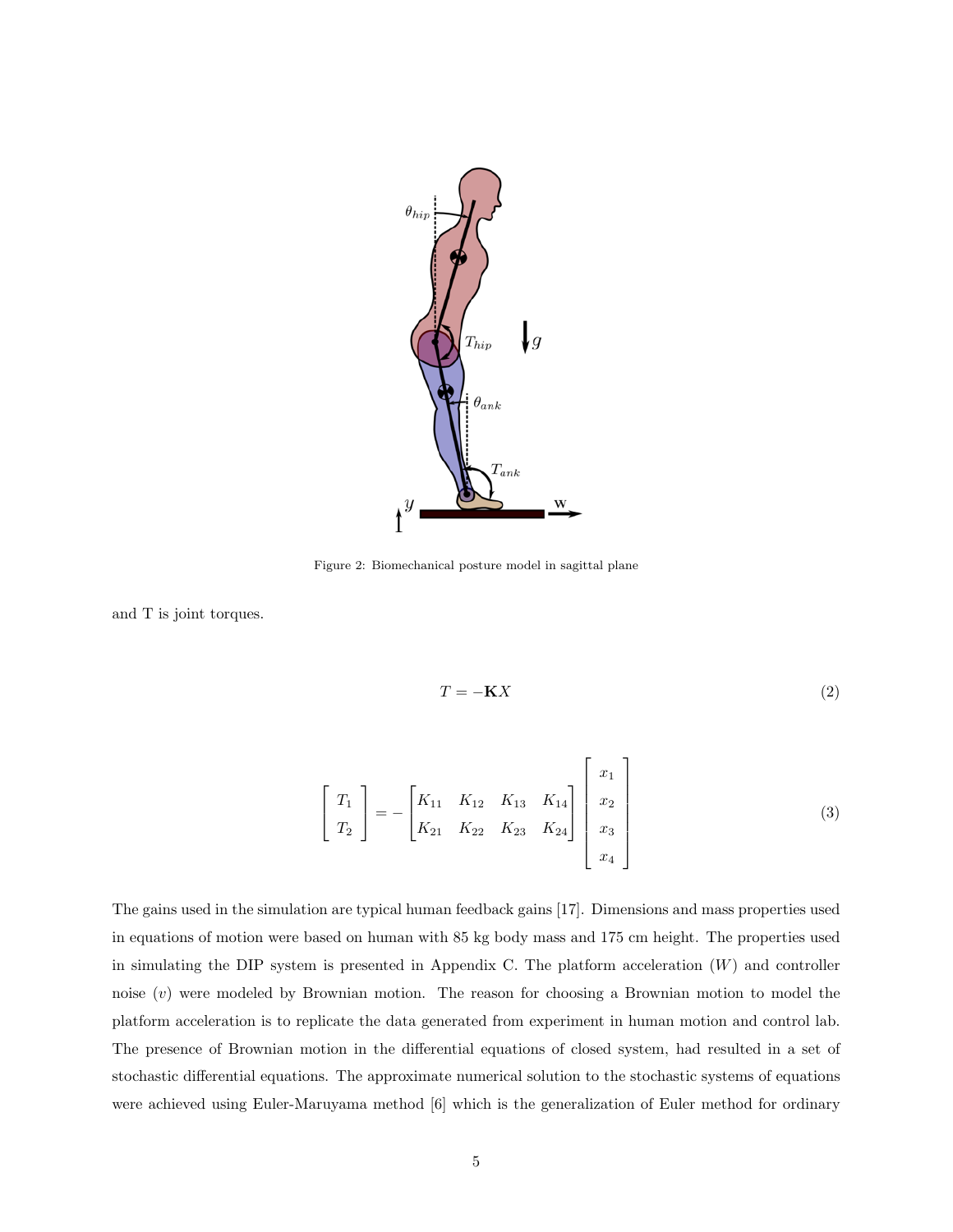differential equations to stochastic differential equations. Details of Euler-Maruyama method is explained in Appendix B. Therefore, the closed loop system equations in martix form has the following format:

$$
\begin{bmatrix} T_1 \\ T_2 \end{bmatrix} = - \begin{bmatrix} K_{11} & K_{12} & K_{13} & K_{14} \\ K_{21} & K_{22} & K_{23} & K_{24} \end{bmatrix} \begin{bmatrix} x_1 \\ x_2 \\ x_3 \\ x_4 \end{bmatrix} + \begin{bmatrix} dW_2 \\ dW_3 \end{bmatrix}
$$
 (4)

The discritized equations of motion using Euler-Maruyama method in matrix format is (Eq.(5))

$$
X_j = X_{j-1} + \left(\mathbf{W}(X_{j-1})dW_1(j-1) + \mathbf{A}(X_{j-1}) + \mathbf{B}(X_{j-1})\begin{bmatrix} T_1 \\ T_2 \end{bmatrix}\right) \Delta t
$$
 (5)

Where  $dW_1$ ,  $dW_2$  and  $dW_3$  are Brownian increments representing platform acceleration, controller noise on ankle torque and hip torque consequently. Matrices W,A and B are depending on state of system  $X = \begin{bmatrix} x_1 & x_2 & x_3 & x_4 \end{bmatrix}^T$  and they get updated at each point of time. The expressions for these matrices are presented in Appendix B. It should be mentioned that in this case the Brownian increments are defined as random variable of the form  $dW1 = N(0, \sigma_w)/$ √  $\Delta t$ ,  $dW2 = N(0, \sigma_v)/$ √  $\Delta t$  and  $dW2 = N(0, \sigma_v)/$ √  $\Delta t$ where  $\sigma_w$  and  $\sigma_v$  are standard deviation of platform acceleration and controller noise. The magnitude of  $\sigma_w$ was chosen to produce realistic perturbation response [17] when the controller noise is zero. Furthermore, magnitude of  $\sigma_v$  was selected to model the realistic sway during quiet standing (when  $dW1 = 0$ ) [1]. Based on the system properties platform perturbation  $(\sigma_w)$  could change from 0 to 0.4  $ms^{-2}\sqrt{ }$  $Hz$  and controller noise variance was selected to be  $\sigma_v = 0.5$  ms<sup>-2</sup> $\sqrt{\frac{m}{m}}$ Hz. The closed loop systems of stochastic differential equations were solved to simulate the motion for 100 seconds. The time step used for modeling was 0.1 mili-seconds and simulation was done over 500 different Brownian paths. Estimated torques and system state (angles and angular velocities of the joints) were sampled at 100 Hz. This data was used for direct approach identification technique.

## 3. Direct Approach

Direct approach identification technique can be used in closed loop systems to identify the controller based on input(estimated angles and angular velocities) and output (estimated torque) data of the controller . The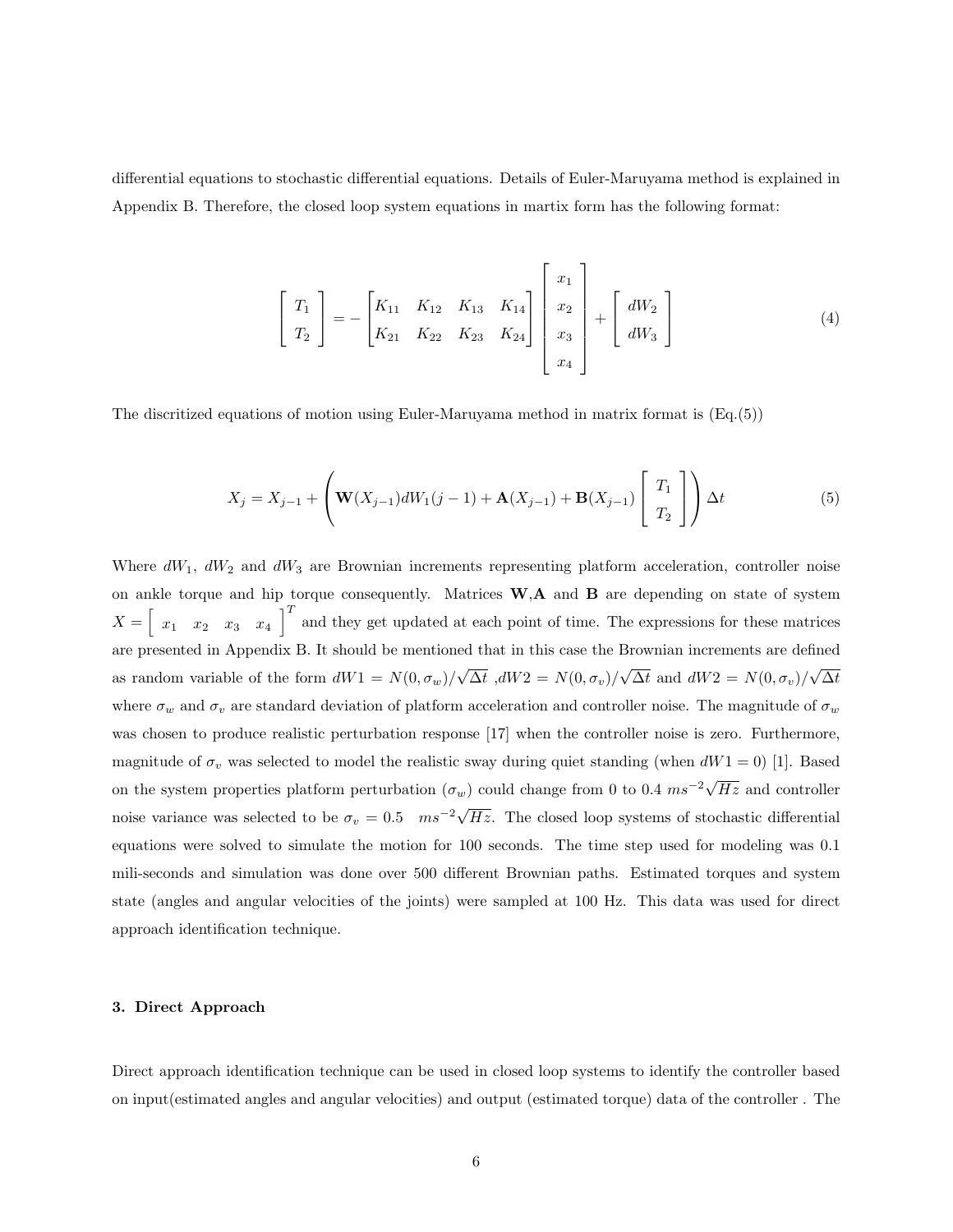advantage of this method is that it doesn't require the plant information. van der Kooij et. al [21] had shown that direct approach can result in erroneous identification in a closed loop system with a frequency domain methods. The purpose of this work is to study the effect of amount of platform perturbation  $(W)$ and controller noise on identifying the feedback gains using direct approach.

To estimate the feedback gains, linear least square estimation was used method to fit a PD controller model to the data. The feedback gain matrix  $\bf{K}$  was unknown, T and X matrices have the same number of columns which were the total numeber of time steps. Therefore, gains were estimated (using matrix right hand side division)for each of the Brownian paths; mean and standard deviation of each gain was obtained over 500 Brownian paths. This procedure was repeated for different platform accelerations.

#### 4. Indirect Approach

To study the control strategy that human body used to balance itself in response to small perturbation, another technique was applied. In this method indirect approach was used to explain the selection of control strategies [12]. This identification technique was based on using optimization to select feedback gains such that the human balance model would reproduce experimental response in each trial. In this work, instead of experimental data, we used data generated in section 2.3. To avoid confusion, this data would be referred as base data and only one of the Brownian paths had been selected for this modeling. The goal was to identify 8 feedback controller gains such that human balance system would reproduce the same trajectory as the based data. The cost function would be to minimize the sum-squared, normalized deviation of the model state  $(\mathbf{x}_{sim})$  and torques  $(\mathbf{T}_{sim})$  from the based data  $(\mathbf{x}_b$  and  $\mathbf{T}_b)$  [17]. Furthermore, the effect of duration of simulation  $(t_{end})$  was taken into consideration by adding the term  $r/ tend$  to a cost function where r is a constant and was chosen to be 10,000 to have equivalent weight as the first term of objective function. The goal was to minimize the cost function by finding the appropriate controller gains that could replicate the 100 seconds of simulation. The cost function was defined as:

$$
f(\mathbf{K}) = \sum_{i=1}^{L_s} \left(\frac{\mathbf{x}_{sim} - \mathbf{x}_b}{max(\mathbf{x}_b)}\right)^2 + \sum_{i=1}^{L_s} \left(\frac{\mathbf{T}_{sim} - \mathbf{T}_b}{max(\mathbf{T}_b)}\right)^2 + \frac{r}{t_{end}}
$$
(6)

In Eq.(6),  $\mathbf{x}_{sim}$  is a  $4 \times L_s$  matrix and  $\mathbf{T}_{sim}$  is a  $2 \times L_s$  matrix and the summation is over sampled data. During the optimization process, initial guess would be selected for 8 feedback gains and the simulation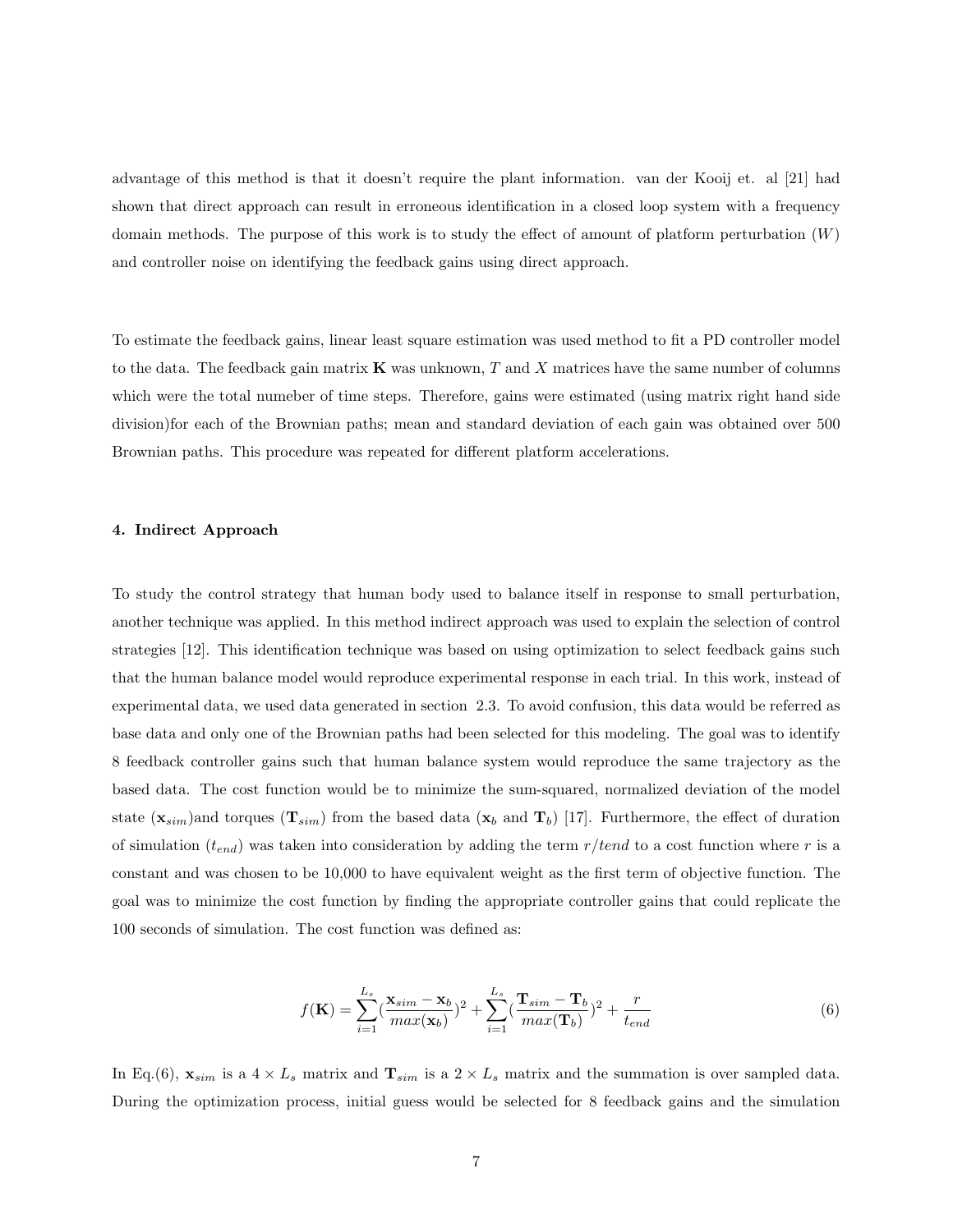data would be obtained by solving closed loop systems of equations.It should be mentioned that controller noise was zero in simulation. There was a chance that guessed feedback gains made the system unstable, therefore, four criteria were defined to stop the simulation and simulation duration  $t_{end}$  was determined using interpolation and used in cost function. The four criteria were defined as follow:

- 1. If  $|\theta_1| > \pi/2$  simulation would be terminated and  $t_{end}$  determined.
- 2. If  $|\theta_2| > \pi/2$  simulation would be terminated and  $t_{end}$  determined.
- 3. If cost function was larger than a critical value,  $f > f_c$ , simulation was terminated and  $t_{end}$  determined.
- 4. If none of the above conditions ocurred  $t_{end} = 100s$  which means that simulation was performed for the total duration.

In this work, MATLAB optimization toolbox was used and fmincon function with "interior-point" algorithm was selected. It should be mentioned that no constraint were used in this method, instead those four criteria were applied in conjunction with modification of cost function to account for being in stable region during simulation. for each case study the simulation was done over 20 Brownian paths, mean and standard deviations were obtained for feedback gains.

## 5. Results and Discussion

#### 5.1. Direct approach

Data was generated for a perturbation with standard deviation  $(\sigma_w)$  ranging from 0 to 0.4  $ms^{-2}$  $\sqrt$  $Hz$  with 0.001 step size. The estimated feedback gains were obtained for each perturation and it was averaged over 100 Brownian paths. In Fig.3, the average value of feedback gains were presented with the true value of gains used in generating the data and Error bars showed the 95 percent confidence interval at each perturbation magnitude. For quiet standing  $(\sigma_w=0)$ , the controller gain estimates were biased towards values that represent the inverse of the plant dynamics. For instance, the feedback gains from ankle angle to ankle moment  $(K_{11})$  was overestimated. This is consistent with the van der Kooij [21] findings on a single link system using frequency domain method. As the perturbation magnitude increased, the biased decreased along with the random error (Fig.3).

The largest perturbation magnitude that was tested, generated joint rotations of maximum 12 degree which are not excessive for human experiment. The results showed that reproducible and unbiased identification of human feedback control should be possible when perturbations were large enough. Further work could be done on the same system to do sensitivity analysis.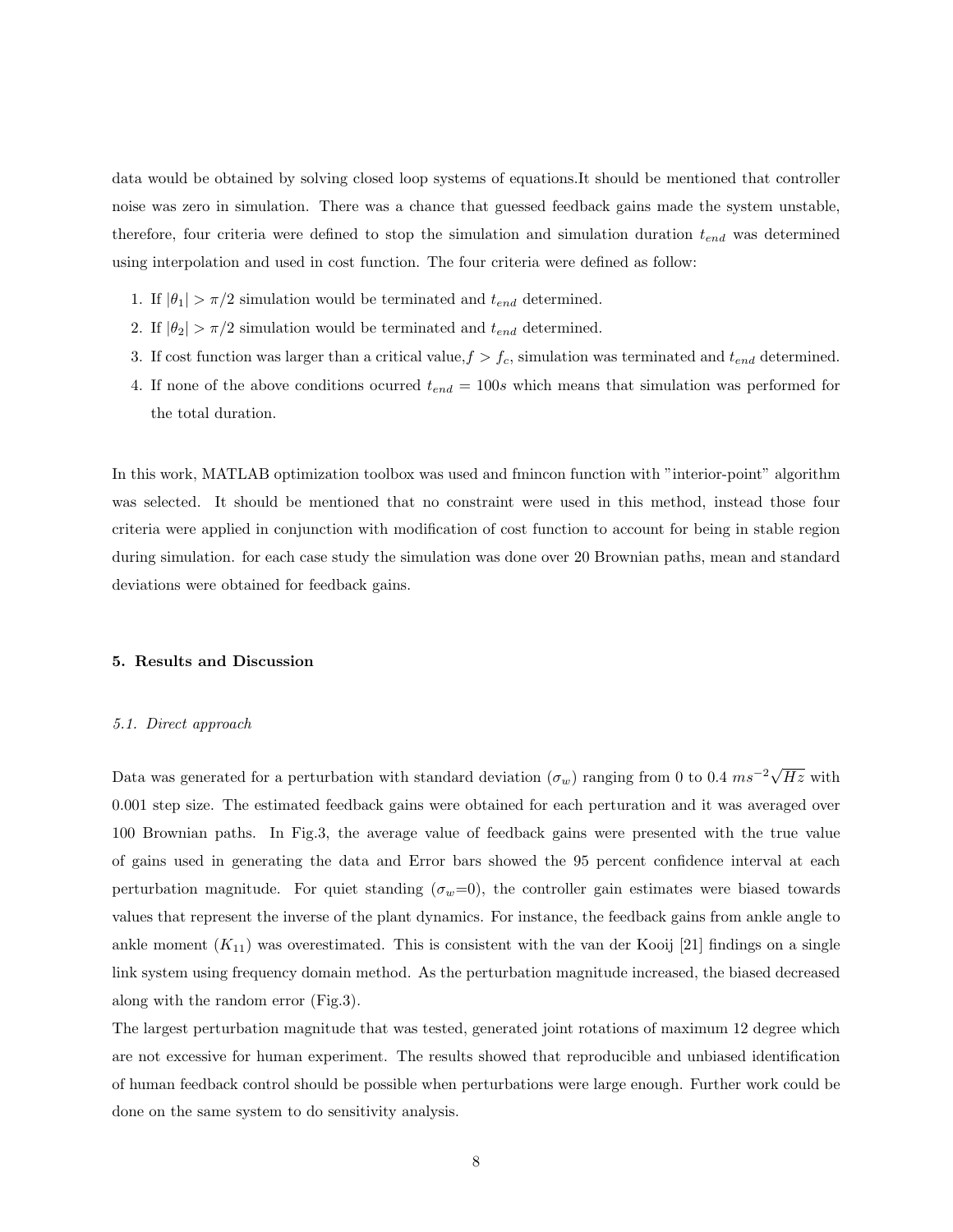

Figure 3: Estimated feedback gains using direct approach  $Mean \pm SE(N=500)$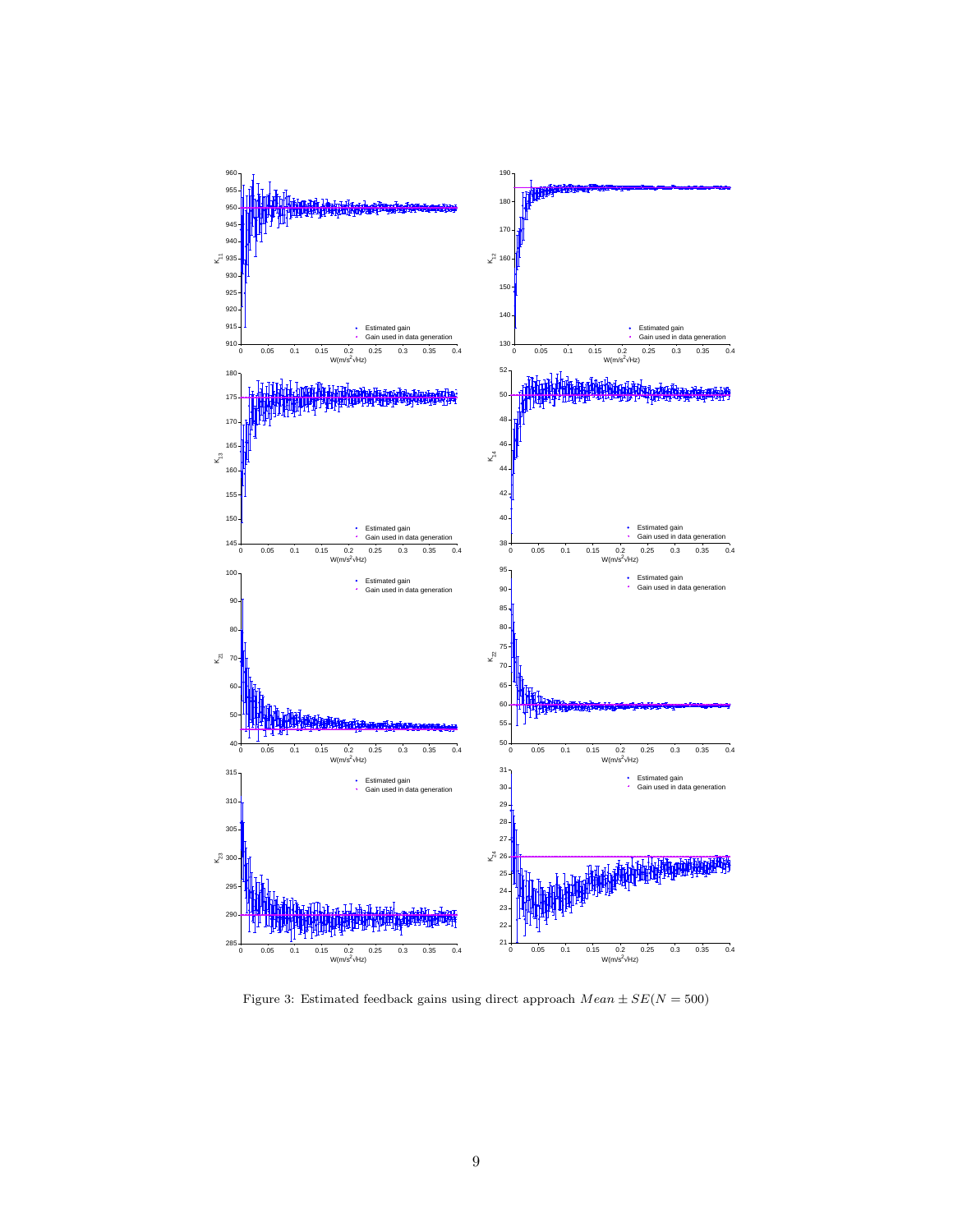#### 5.2. Indirect Approach

Since the system of equations are nonlinear, initial guess would effect the convergence of optimization process. To investigate dependency of convergence on initial guess, simulation was performed for ten random initial guesses and seven simulations could converge to the true feedback gains used in data generation.

To study the effect of velocity and torques in the cost function, three sets of simulation were performed. In the first simulation cost function included system state (angles and angular velocities) and joint torques. The simulation was performed for 20 different Brownian paths and platform perturbation was set to its largest value,  $\sigma_w = 0.4 \quad (ms^{-2}\sqrt{3})$  $Hz$ ). In the second simulation angular velocities were excluded from cost function and for the third simulation both angular velocities and torques were excluded. To make the comparison possible, the same 20 data sets were used for these three types of estimation. The mean value of estimated feedback controller gains (over 20 data sets) was used to generate the motion and the result was compared with one of the data sets (In which the motion was simulated with a true feedback gains) and the root mean square (rms) of the difference between these two data was obtained. The results are presented in Table.1 for these three studies. The results indicated that by excluding both velocities and torques from the cost function, the accuracy of estimation would decrease, therefore rms values increased. Another way to show the effect of excluding torques and velocities from the cost function is comparing the feedback gains' mean and standard deviation values for these three cases. The results were presented in Table.2. These results were consistent with outcome of rms values, excluding both torques and velocities would increase the standard error and deviation of mean value from its true one.

|                  | Root Mean Square   |                 |              |  |
|------------------|--------------------|-----------------|--------------|--|
|                  | exclude velocities | exclude torques | exclude both |  |
| $\Theta_1$       | 0.0002             | 0.0002          | 0.0003       |  |
| $\dot{\Theta}_1$ | 0.0004             | 0.0006          | 0.0009       |  |
| $\Theta_2$       | 0.0003             | 0.0003          | 0.0004       |  |
| $\vec{\Theta}_2$ | 0.0008             | 0.0008          | 0.0010       |  |
| $\mathbf{T}_1$   | 0.2569             | 0.3500          | 0.4948       |  |
| $\mathbf{T}_2$   | 0.1102             | 0.1229          | 0.1672       |  |

Table 1: Comparing RMS for different format of cost function  $\sigma_w = 0.4$ 

To compare the direct and indirect identification technique for small platform perturbation, the following study was done. For this purpose,  $\sigma_w = 0.01$   $(ms^{-2}\sqrt{})$  $Hz$ ) was selected for which biased was noticeable in the direct approach identification. The indirect technique was used and the simulation was done for 20 different data sets, mean and standard deviation of K matrix was evaluated over these paths. The standard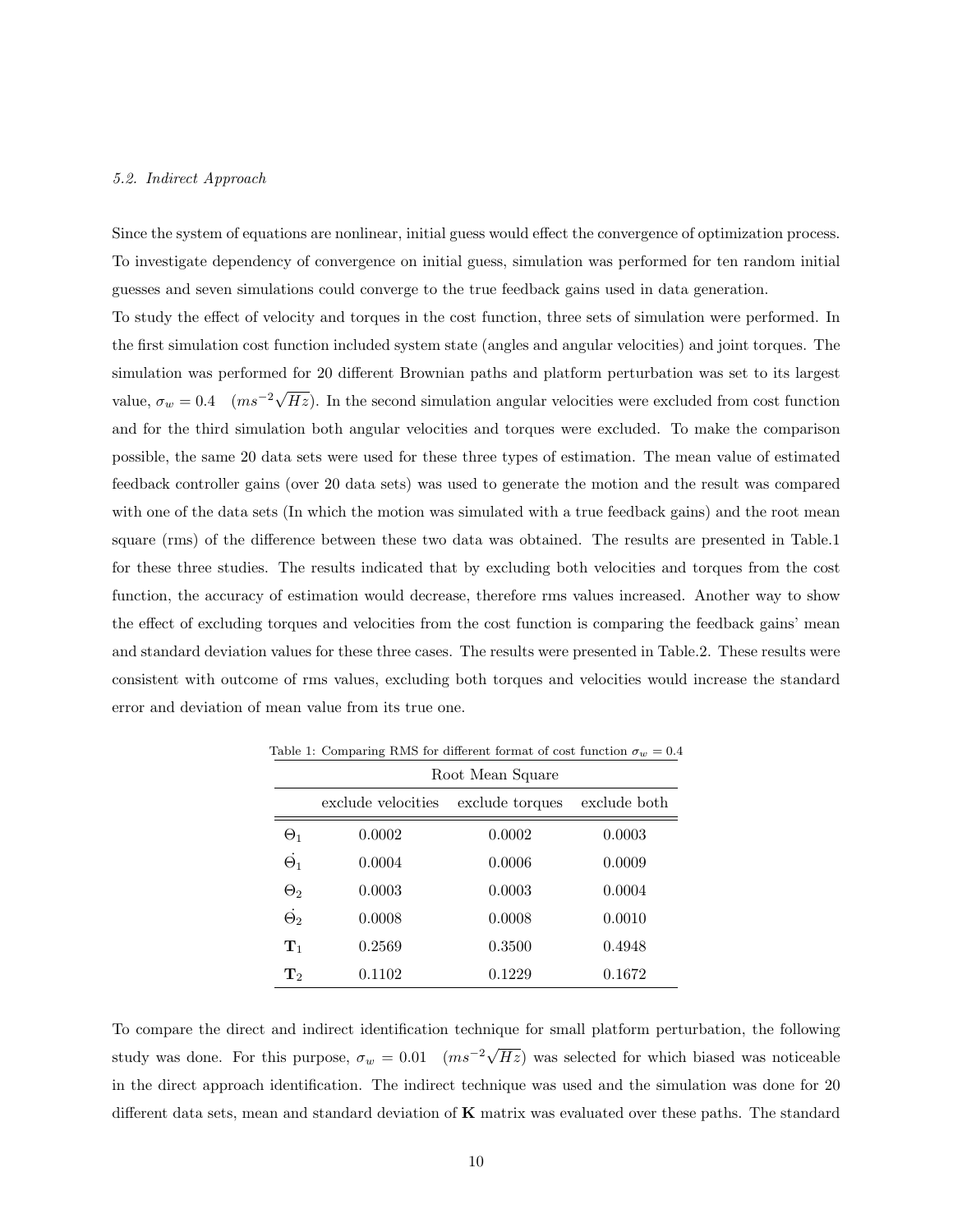|          | $Mean \pm SD(N = 20)$ |                    |                    |            |  |  |
|----------|-----------------------|--------------------|--------------------|------------|--|--|
|          | exclude velocities    | exclude torques    | exclude both       | True Value |  |  |
| $K_{11}$ | $953.21 \pm 8.41$     | $954.72 \pm 10.91$ | $956.78 \pm 12.56$ | 950        |  |  |
| $K_{12}$ | $183.62 \pm 3.31$     | $182.72 \pm 4.74$  | $181.92 \pm 5.50$  | 185        |  |  |
| $K_{13}$ | $169.23 \pm 14.08$    | $165.27 \pm 19.68$ | $162.68 \pm 22.85$ | 175        |  |  |
| $K_{14}$ | $48.63 \pm 5.77$      | $47.48 \pm 7.61$   | $46.68 \pm 8.54$   | 50         |  |  |
| $K_{21}$ | $46.11 \pm 2.95$      | $46.82 \pm 3.94$   | $47.32 \pm 4.56$   | 45         |  |  |
| $K_{22}$ | $59.32 \pm 1.29$      | $59.06 \pm 1.74$   | $58.77 \pm 2.01$   | 60         |  |  |
| $K_{23}$ | $287.46 \pm 4.96$     | $286.14 \pm 6.84$  | $285.14 \pm 7.92$  | 290        |  |  |
| $K_{24}$ | $34.40 \pm 2.10$      | $33.88 \pm 2.68$   | $33.66 \pm 2.99$   | 35         |  |  |

Table 2: Gain estimation for different format of cost functions  $\sigma_w = 0.4$ 

error of feedback gains in direct approach is larger than indirect method (Table.3). These results showed that indirect method could be used even for small perturbations and the biased would be removed. The direct approach had the advantage of being easier to apply and it didn't require the plant information, however, it leads to erroneous results for small platform perturbations. The indirect approach had the disadvantage of requiring plant information but it could estimate the gains for small perturbations. This outcome is consistent with the results of Kooij et.al work[21].

|          |                   | $Mean + SD$ |                    |
|----------|-------------------|-------------|--------------------|
|          | $IA(N=20)$        | True Value  | $DA(N=500)$        |
| $K_{11}$ | $951.21 \pm 1.57$ | 950         | $938.44 \pm 12.22$ |
| $K_{12}$ | $183.23 \pm 2.00$ | 185         | $165.54 \pm 5.96$  |
| $K_{13}$ | $172.16 \pm 3.14$ | 175         | $165.82 \pm 5.23$  |
| $K_{14}$ | $50.20 \pm 1.16$  | 50          | $46.31 \pm 16.04$  |
| $K_{21}$ | $45.43 + 2.66$    | 45          | $55.62 \pm 12.92$  |
| $K_{22}$ | $61.74 + 4.46$    | 60          | $71.03 \pm 6.85$   |
| $K_{23}$ | $289.10 \pm 2.68$ | 290         | $297.41 \pm 5.18$  |
| $K_{24}$ | $25.52 + 1.16$    | 26          | $25.89 + 1.93$     |

Table 3:  $Mean \pm SD$  for  $\sigma_w=0.01$  using direct and indirect approach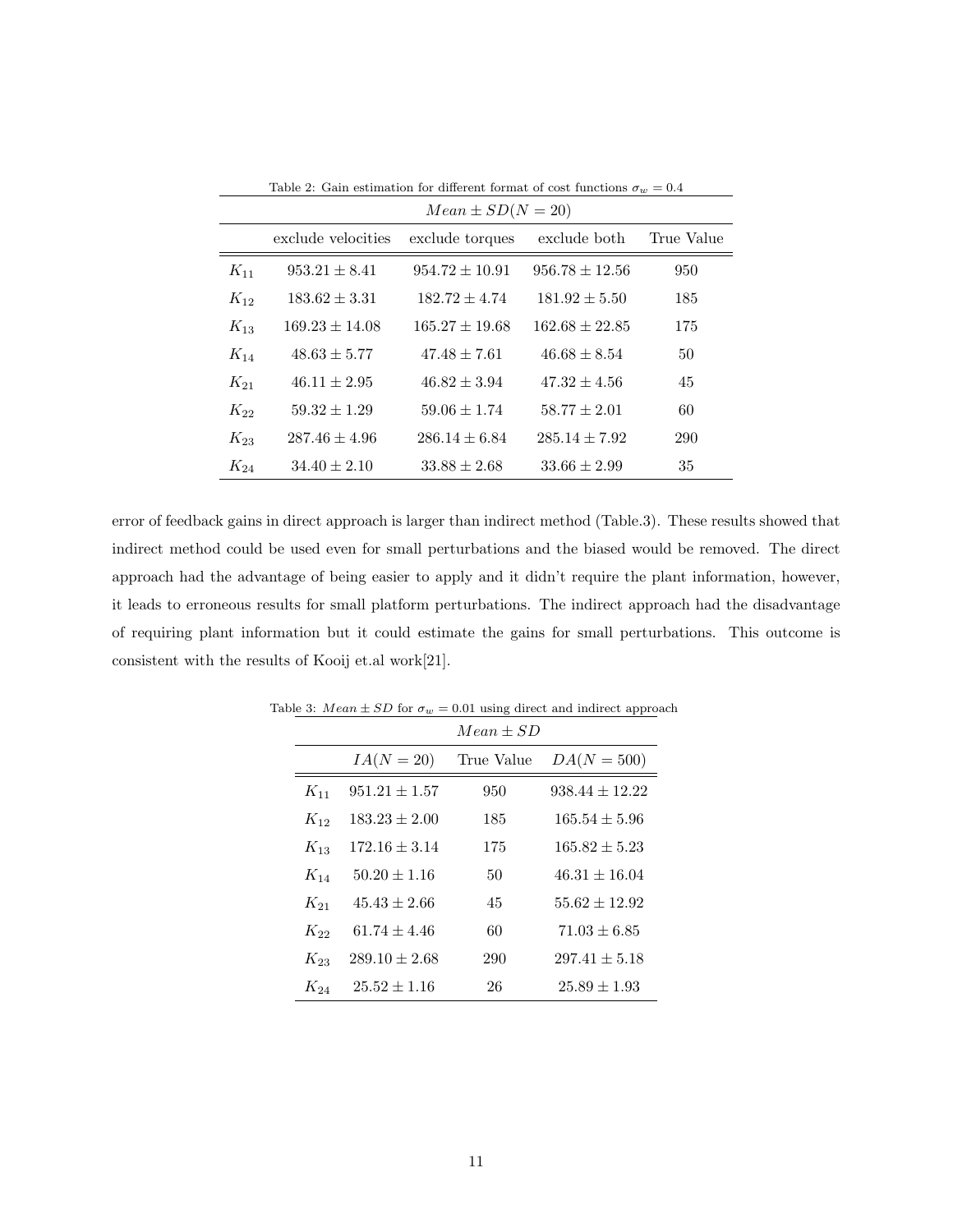## 6. Conclusion

In this paper the human balance control system was modeled by a simple feedback closed loop system and the plant was DIP system, this model was used to generate the motion data and two different identification approach was applied to estimate the feedback gains. Since the human balance system operated in a closed loop and this would bias the estimated controller towards the inverse of the plant dynamics. This bias depended on the amount of controller noise and the amount of external perturbation applied to the system. It was shown that direct approach could be used to estimate the feedback gains when perturbations are large enough and the systematic errors were large for small platform perturbations. However, the indirect approach didn't have this limitation and biased was removed for small perturbations. It was also shown that the velocities and torques measurements could be removed from cost function without altering the estimation significantly. Since torque and velocity measurements are usually noisy, not including them in the cost function would help. The effect of noise on data hasn't been considered in this work and in future studies the model can be modified to represent the more realistic situation.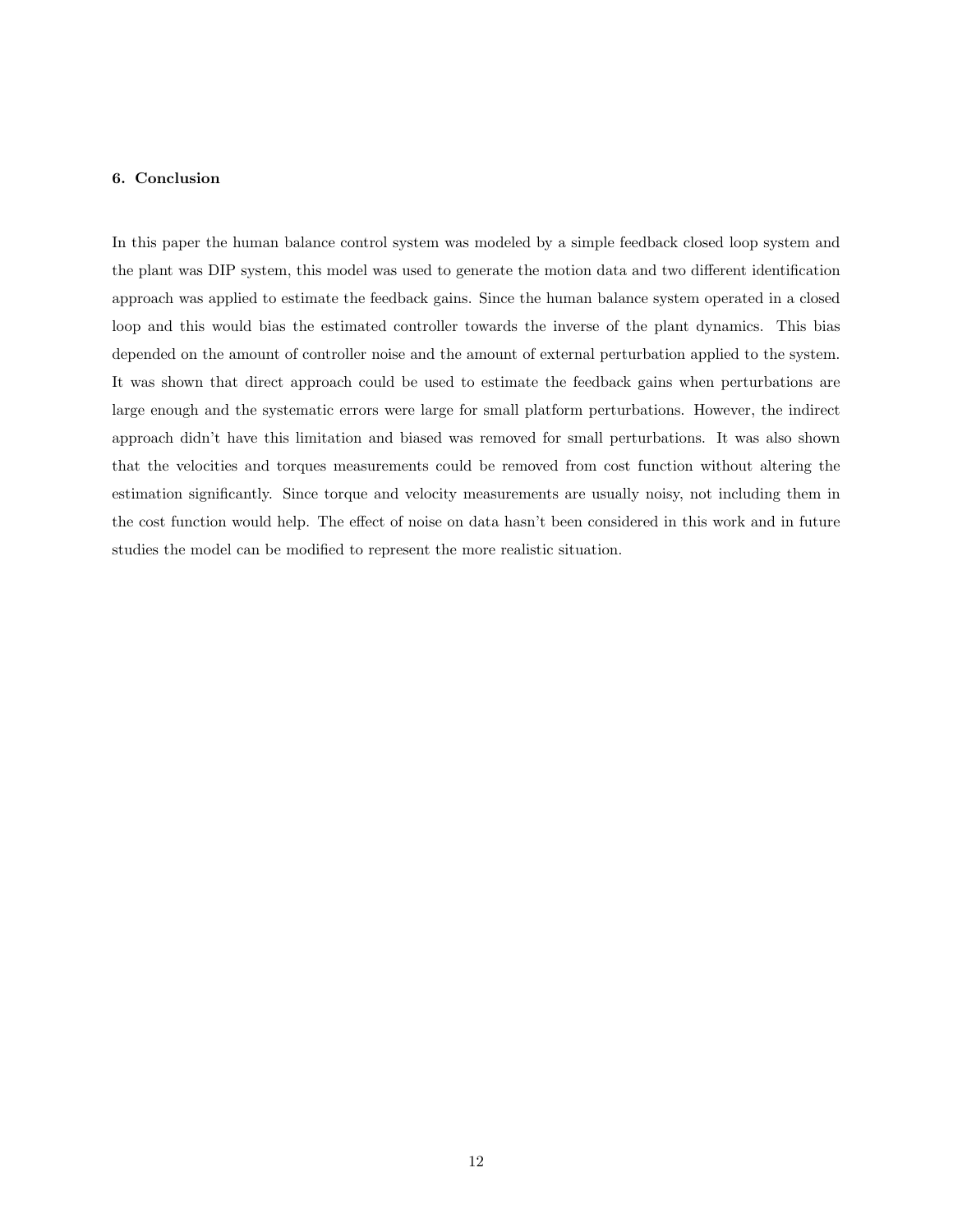# Appendix A

The equations of motion for double link inverted pendulum is obtained using the Euler-Lagrange method. Equation (A-1) denotes the form of Lagrangian equation used in this work where  $L = T - V$ . Kinetic and potential energy of the system are represented by  $T$  and  $V$  respectively. The generalized coordinate is  $q$  and  $Q_q$  is the generalized torque. For DIP system the generalized coordinates are  $\theta_1$  and  $\theta_2$ . The system kinetic energy is:

$$
\frac{d}{dt}(\frac{\partial L}{\partial \dot{q}}) - \frac{\partial L}{\partial q} = Q_q \tag{A-1}
$$

$$
T = T_{pendulum1} + T_{pendulum2}
$$
\n(A-2)

where

$$
T_{pendulum1} = \frac{1}{2}m_1[(\dot{x} + l_1\dot{\theta}_1\cos\theta_1)^2 + (l_1\dot{\theta}_1\sin\theta_1)^2] + \frac{1}{2}J_1\dot{\theta}_1^2
$$
  
\n
$$
T_{pendulum2} = \frac{1}{2}m_2[(\dot{x} + L_1\dot{\theta}_1\cos\theta_1 + l_2\dot{\theta}_2\cos\theta_2)^2 + (L_1\dot{\theta}_1\sin\theta_1 + l_2\dot{\theta}_2\sin\theta_2)^2] + \frac{1}{2}J_2\dot{\theta}_2^2
$$
 (A-3)

 $J_1$  and  $J_2$  are the moment of inertia with respect to the center of gravity for the first and second link respectively. The location of a platform is presented by  $x$ . The potential energy of the system  $V$  is:

$$
V = V_{pendulum1} + V_{pendulum2}
$$
\n(A-4)

$$
V = m_1 g l_1 cos\theta_1 + m_2 g (L_1 cos\theta_1 + l_2 cos\theta_2)
$$
 (A-5)

Therefore, the Euler-Lagrange equations of the DIP system in compact notation are:

$$
h_1 \cos\theta_1 \ddot{x} + h_3 \ddot{\theta_1} + h_4 \cos(\theta_1 - \theta_2) \ddot{\theta_2} - h_6 \sin\theta_1 + h_4 \dot{\theta_2}^2 \sin(\theta_1 - \theta_2) - T_1 = 0
$$
  

$$
h_2 \cos\theta_2 \ddot{x} + h_5 \ddot{\theta_2} + h_4 \cos(\theta_1 - \theta_2) \ddot{\theta_1} - h_7 \sin\theta_2 - h_4 \dot{\theta_1}^2 \sin(\theta_1 - \theta_2) - T_2 = 0
$$
 (A-6)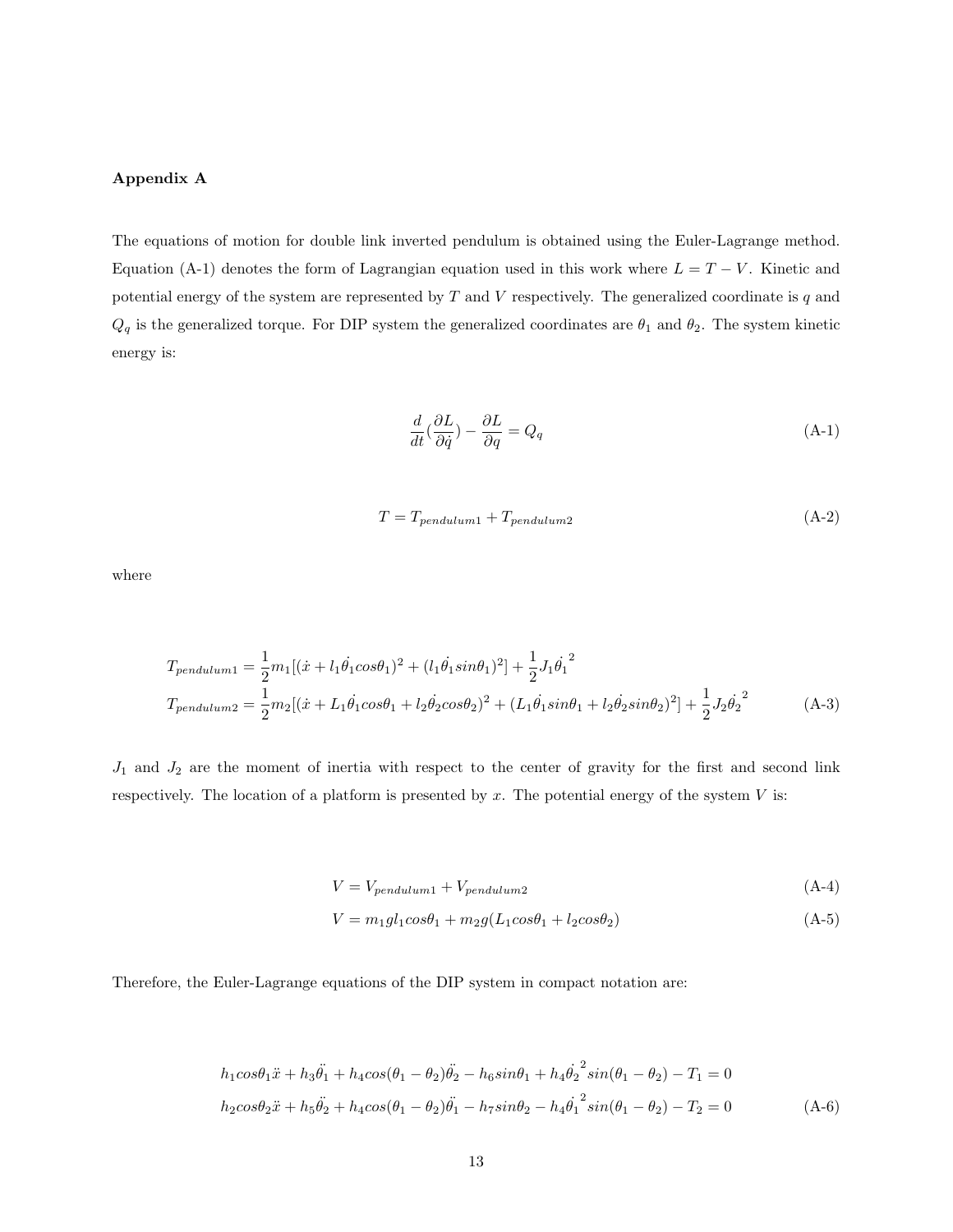where the constants are defined as follow:

$$
h_1 = m_1 l_1 + m_2 L_1
$$
  
\n
$$
h_2 = m_2 l_2
$$
  
\n
$$
h_3 = m_1 l_1^2 + m_2 L_1^2 + J_1
$$
  
\n
$$
h_4 = m_2 l_2 L_1
$$
  
\n
$$
h_5 = m_2 l_2^2 + J_2
$$
  
\n
$$
h_6 = m_1 l_1 g + m_2 L_1 g
$$
  
\n
$$
h_7 = m_2 l_2 g
$$
\n(A-7)

As the next step the equations of motions are converted to the state space form by implementing the following change of variables:  $x_1 = \theta_1, x_2 = \dot{\theta}_1, x_3 = \theta_2$  and  $x_4 = \dot{\theta}_2$ .

$$
\begin{aligned}\n\dot{x}_1 &= x_2 \\
\dot{x}_3 &= x_4 \\
h_1 \cos \theta_1 \ddot{x} + h_3 \dot{x}_2 + h_4 \cos (x_1 - x_3) \dot{x}_4 - h_6 \sin x_1 + h_4 x_4^2 \sin (x_1 - x_3) - T_1 = 0 \\
h_2 \cos x_3 \ddot{x} + h_5 \dot{x}_4 + h_4 \cos (x_1 - x_3) \dot{x}_2 - h_7 \sin x_3 - h_4 x_2^2 \sin (x_1 - x_3) - T_2 = 0\n\end{aligned} \tag{A-8}
$$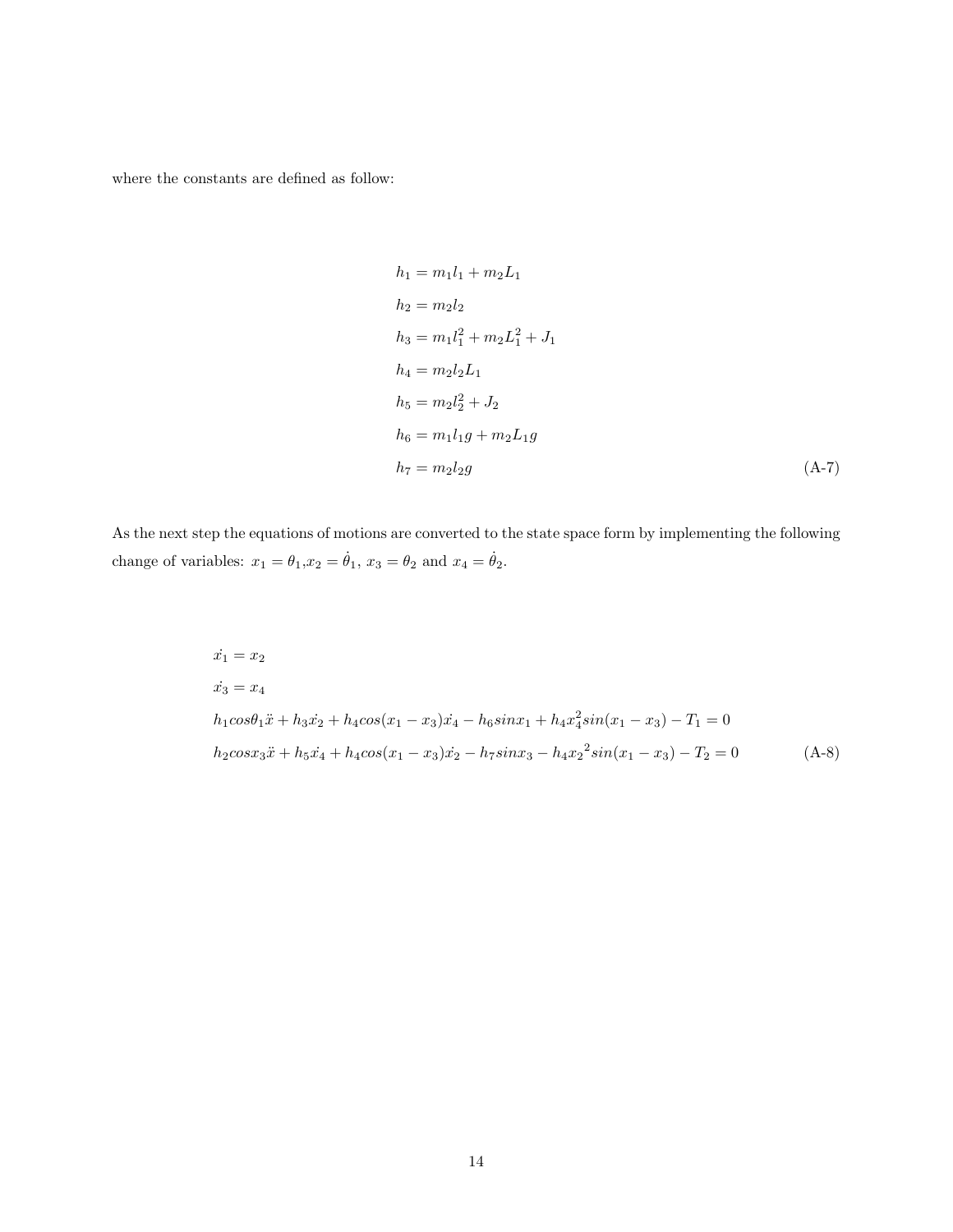# Appendix B

The first order stochastic differential equation can be described by Eq.(B-1), where  $w(t)$  is the mean zero Gaussian white noise.

$$
\frac{dX(t)}{dt} = f(X(t), t) + g(X(t), t)w(t)
$$
\n(B-1)

Integrating Eq.(B-1) from initial time  $,t_0$ , to time t results in:

$$
X(t) - X(t_0) = \int_{t_0}^t f(X(s), s) ds + \int_{t_0}^t g(X(s), s) w(s) ds
$$
 (B-2)

where  $w(t)dt$  is the increment of another process called Brownian motion [20].

$$
\int_{t_0}^t g(X(s), s)w(s) ds = \int_{t_0}^t g(X(s), s) dW(s)
$$
 (B-3)

Therefore, the stochastic differential equation reduced to the form in Eq.(B-4).

$$
X(t) - X(t_0) = \int_{t_0}^t f(X(s), s) ds + \int_{t_0}^t g(X(s), s) dW(s)
$$
 (B-4)

For computational purposes the discretized Brownian motion is specified as  $W_j$  which denotes  $W(t_j)$  with  $t_j = j\delta t$  where  $\delta t = t_f/N$ .  $t_f$  is the simulation duration and N is a positive integer. According to three defined conditions for Brownian motion process:

$$
W_j = W_{j-1} + dW_j, \qquad j = 1, 2, \cdots, N
$$
 (B-5)

where each  $dW_j$  is an independent random variable of the form  $\sqrt{\delta t}N(0, 1)$ .

To discretize Eq.(B-4) over time interval [0,  $t_f$ ] the time step  $\Delta t = t_f/L$  is considered for some positive integer L, and  $\tau_j = j\Delta t$ . The numerical approximation to  $X(\tau_j)$  is denoted by  $X_j$ . Therefore, the Euler-Maruyama method takes the form (Eq.(B-6)).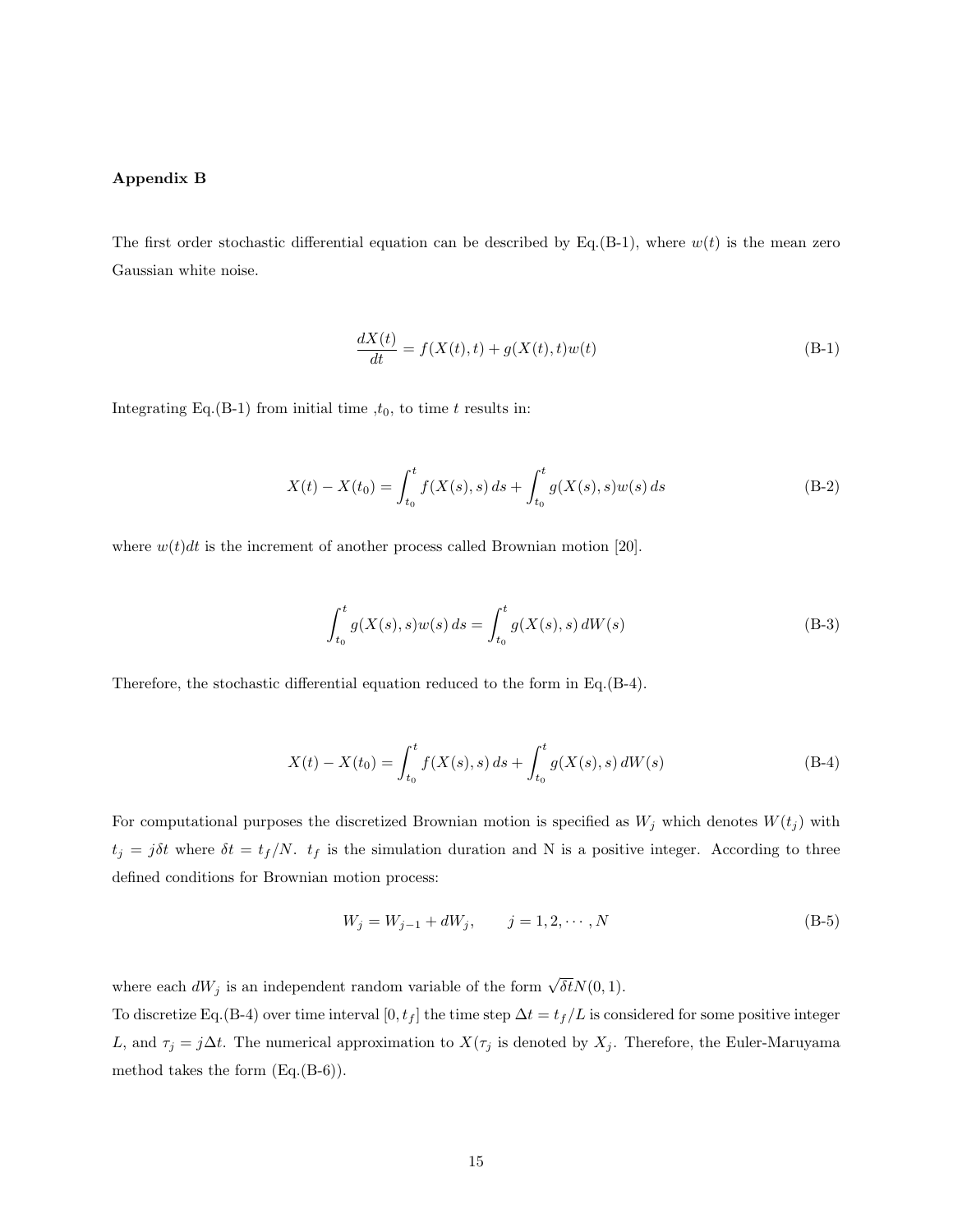$$
X_j = X_{j-1} + f(X_{j-1})\Delta t + g(X_{j-1})(W(\tau_j) - W(\tau_{j-1}))
$$
\n(B-6)

It is easier to choose the step size  $\Delta t$  for numerical method to be an integer multiple of the increment  $\delta t$ for the Brownian path. In this way the discretized Brownian path contains the points  $\tau_j$  at which Euler-Maruyama solution is computed. In this work, the same tim step was chosen for discretizing Brownian path and the numerical method. The discritized DIP equations of motion using Euler-Maruyama method in matrix format is (Eq.(B-7))

$$
X_j = X_{j-1} + (\mathbf{W}(X_{j-1})dW_1(j-1) + \mathbf{A}(X_{j-1}) + \mathbf{B}(X_{j-1})\begin{bmatrix} T_1 \ T_2 \end{bmatrix})\Delta t
$$
 (B-7)

Where  $dW_1$ ,  $dW_2$  and  $dW_3$  are Brownian increments representing platform accelaration, controller noise on ankle torque and hip torque consequently. Matrices  $\mathbf{W},\mathbf{A}$  and  $\mathbf{B}$  are as follow:

$$
\mathbf{W} = \begin{bmatrix}\n0 \\
\frac{-a_3 \cos x_1 + a_4 \cos x_3 \cos(x_1 - x_3)}{a_1 - a_2 \cos^2(x_1 - x_3)} \\
0 \\
\frac{-a_9 \cos x_3 + a_8 \cos x_1 \cos(x_1 - x_3)}{a_1 - a_2 \cos^2(x_1 - x_3)}\n\end{bmatrix}
$$
\n
$$
\mathbf{A} = \begin{bmatrix}\nx_2 \\
\frac{(-a_5 x_4^2 - a_2 x_2^2 \cos(x_1 - x_3)) \sin(x_1 - x_3) + a_6 \sin x_1 - a_7 \sin x_3 \cos(x_1 - x_3)}{a_1 - a_2 \cos^2(x_1 - x_3)} \\
\frac{(b_1 x_2^2 + a_2 x_4^2 \cos(x_1 - x_3)) \sin(x_1 - x_3) + b_3 \sin x_3 - b_2 \sin x_1 \cos(x_1 - x_3)}{a_1 - a_2 \cos^2(x_1 - x_3)} \\
\frac{b_6}{a_1 - a_2 \cos^2(x_1 - x_3)}\n\end{bmatrix}
$$
\n
$$
\mathbf{B} = \begin{bmatrix}\n0 & 0 \\
\frac{h_6}{a_1 - a_2 \cos^2(x_1 - x_3)} & \frac{-h_5 \cos(x_1 - x_3)}{a_1 - a_2 \cos^2(x_1 - x_3)} \\
0 & 0 \\
\frac{-h_5 \cos(x_1 - x_3)}{a_1 - a_2 \cos^2(x_1 - x_3)} & \frac{h_4}{a_1 - a_2 \cos^2(x_1 - x_3)}\n\end{bmatrix}
$$
\n(B-8)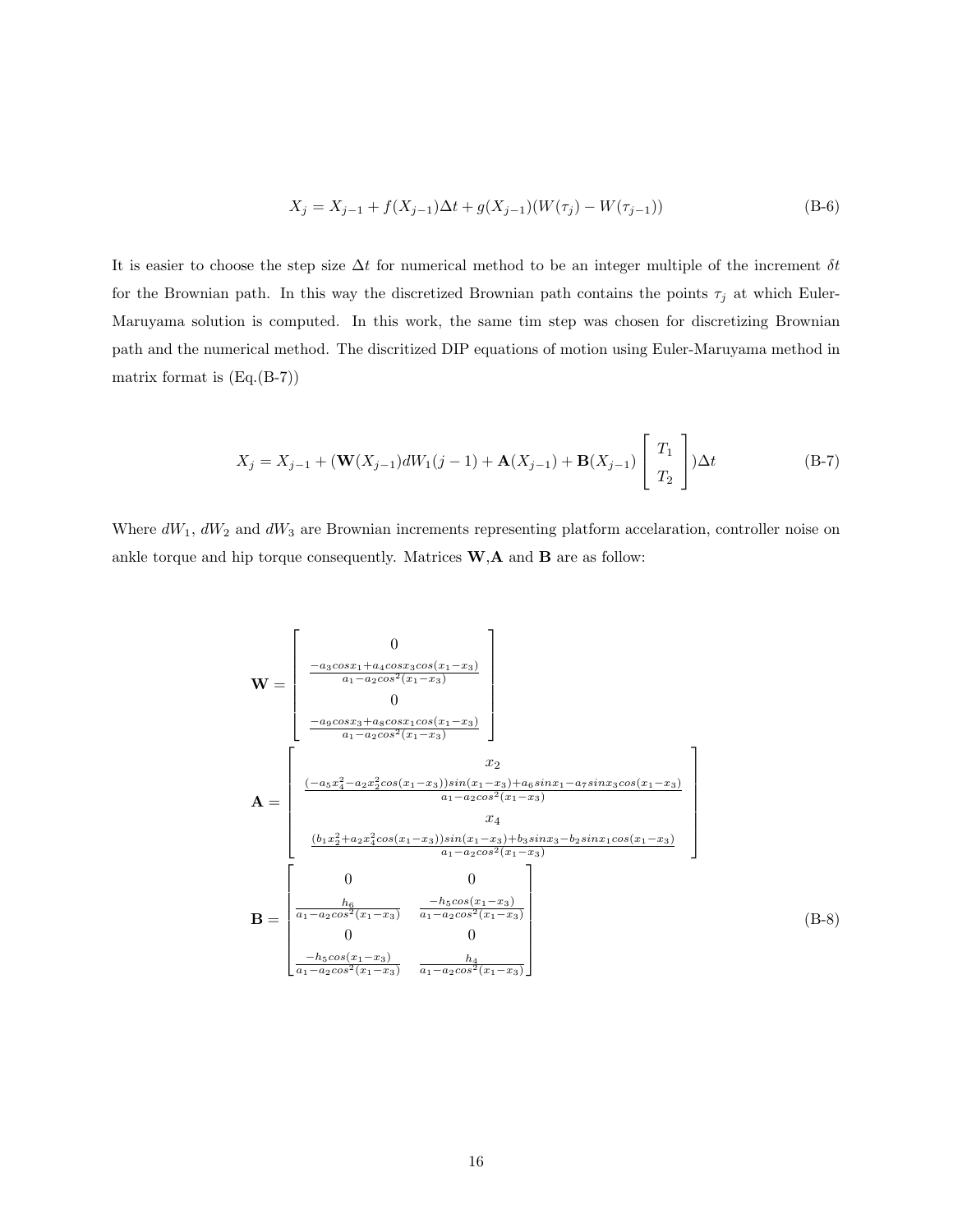where  $a_1, a_2, a_3, a_4, a_5, a_6, a_7, a_8, a_9, b_1, b_2$  and  $b_3$  are constants and defined based on parameters given in Appendix A.

$$
a_1 = h_5 h_3 \t a_2 = h_4^2 \t a_3 = h_5 h_1
$$
  
\n
$$
a_4 = h_4 h_2 \t a_5 = h_5 h_4 \t a_6 = h_5 h_6
$$
  
\n
$$
a_7 = h_4 h_7 \t a_8 = h_4 h_1 \t a_9 = h_3 h_2
$$
  
\n
$$
b_1 = h_3 h_4 \t b_2 = h_4 h_6 \t b_3 = h_3 h_7
$$
  
\n(B-9)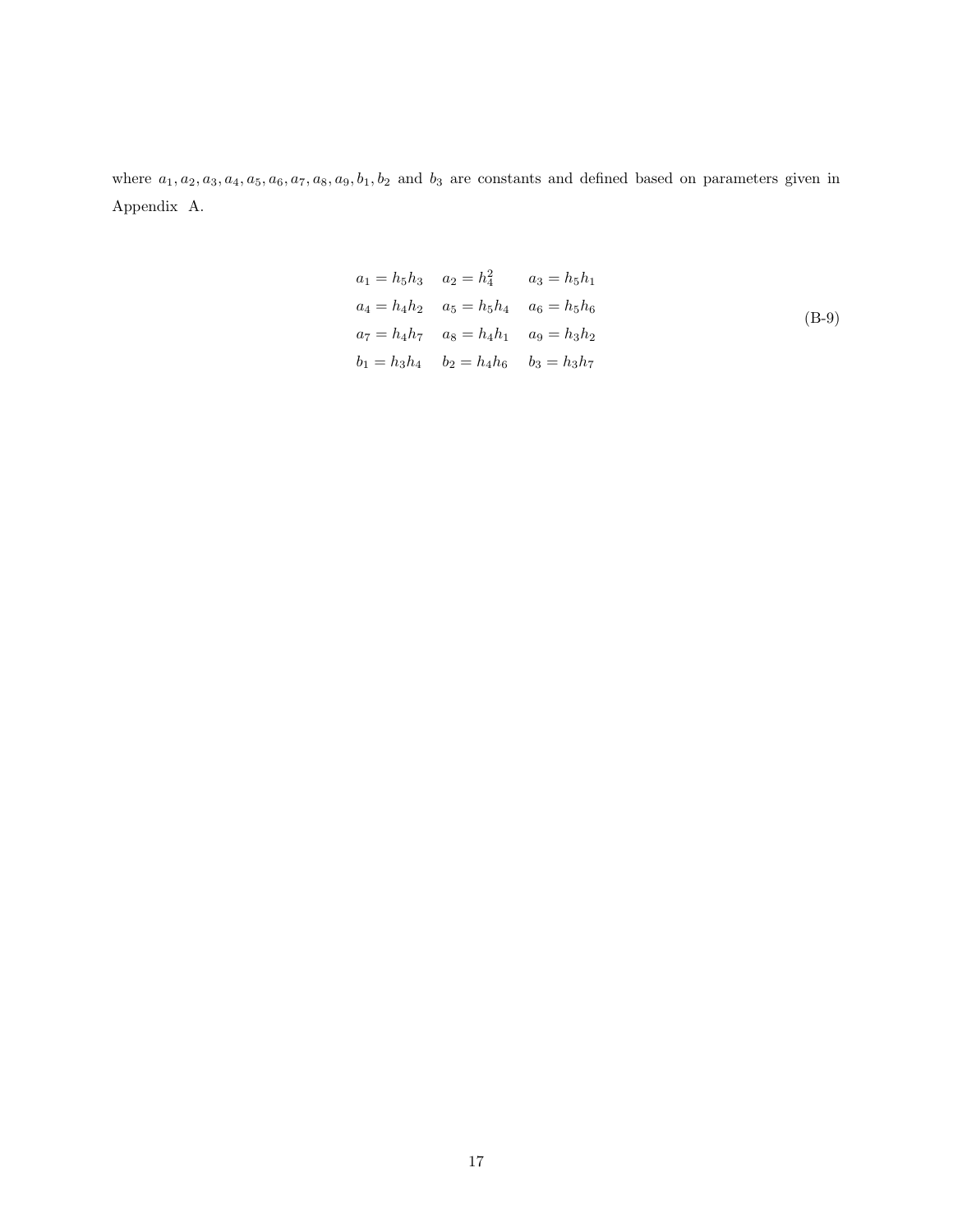# Appendix C

Dimensions and mass properties of DIP model that were based on [22] and presented in Table 5. The first link and second link are referred to with indices 1 and 2 respectively. mass of the link is indicated with  $m$ ,  $L$  is total length of the link and  $L_c$  is the distance between the joint and center of mass of the same link,  $J$ is the moment of inertia with respect to the center of mass. The total body mass of the human considered to be  $M = 85$  kg and height of  $H = 1.75$  m.

| Table 4: Average anthropometric data    |                 |  |  |  |
|-----------------------------------------|-----------------|--|--|--|
| Dimensions and mass properties of links |                 |  |  |  |
| m <sub>1</sub>                          | 0.322M          |  |  |  |
| m <sub>2</sub>                          | 0.678M          |  |  |  |
| $L_1$                                   | 0.53H           |  |  |  |
| $L_2$                                   | 0.288H          |  |  |  |
| $L_{c1}$                                | $0.523L_1$      |  |  |  |
| $L_{c2}$                                | $0.626L_2$      |  |  |  |
| $J_1$                                   | $m(0.326L_1)^2$ |  |  |  |
| $J_2$                                   | $m(0.496L_2)^2$ |  |  |  |

The typical controller gains selected for this work is presented in Eq.(C-1).

$$
\mathbf{K} = \begin{bmatrix} 950 & 185 & 175 & 50 \\ 45 & 60 & 290 & 26 \end{bmatrix}
$$
 (C-1)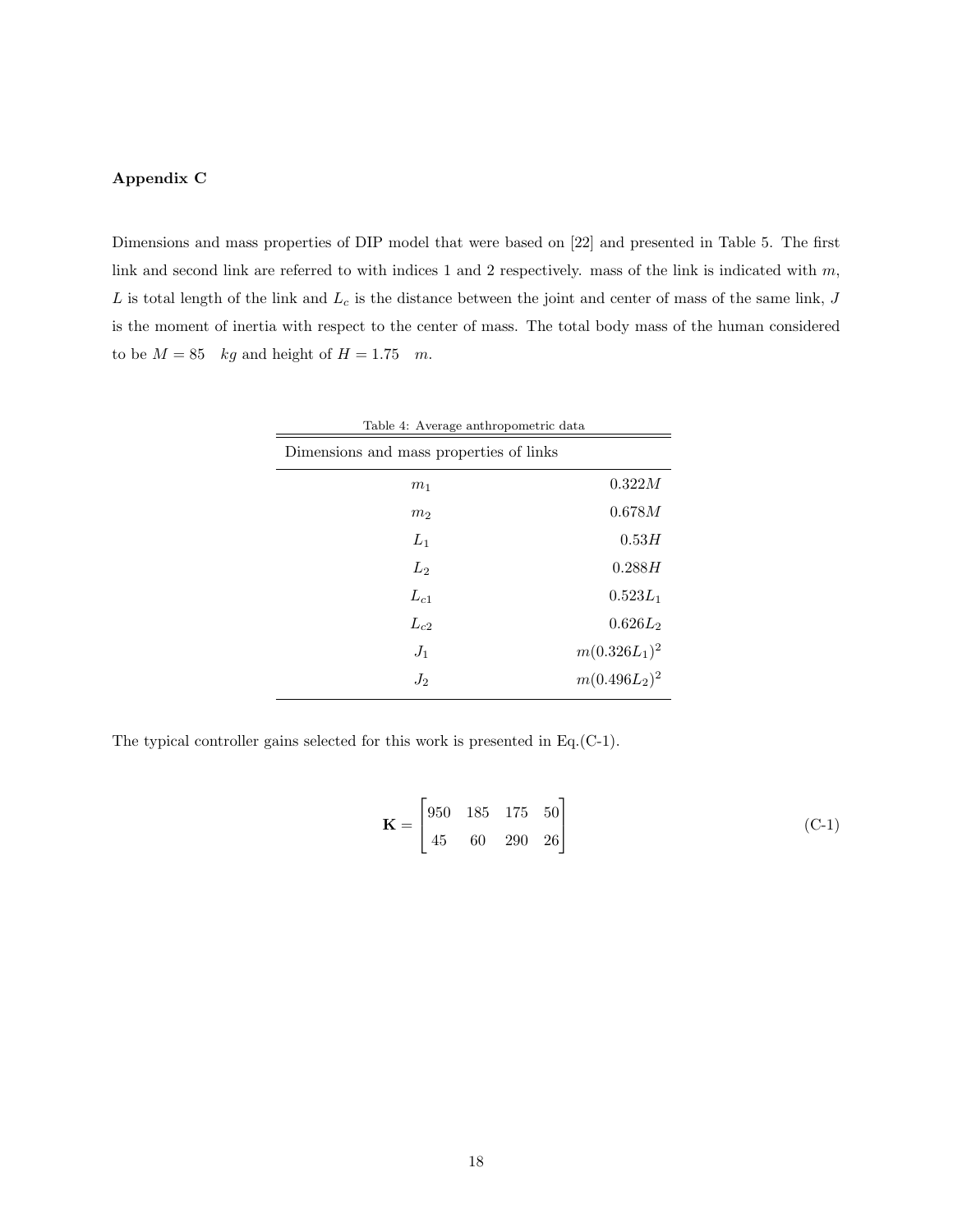#### References

- [1] Briac Colobert, Armel Crtual, Paul Allard, and Paul Delamarche, Force-plate based computation of ankle and hip strategies from double-inverted pendulum model, Clinical Biomechanics  $21$  (2006), no. 4, 427 – 434.
- [2] N. Fujisawa, T. Masuda, H. Inaoka, Y. Fukuoka, A. Ishida, and H. Minamitani, Human standing posture control system depending on adopted strategies, Medical and Biological Engineering and Computing 43 (2005), no. 1, 107–114 (English).
- [3] William H. Gage, David A. Winter, James S. Frank, and Allan L. Adkin, *Kinematic and kinetic validity* of the inverted pendulum model in quiet standing, Gait & Posture 19 (2004), no. 2, 124 – 132.
- [4] Plamen Gatev, Sherry Thomas, Thomas Kepple, and Mark Hallett, Feedforward ankle strategy of balance during quiet stance in adults, The Journal of Physiology 514 (1999), no. 3, 915–928.
- [5] Michael Gnther, Sten Grimmer, Tobias Siebert, and Reinhard Blickhan, All leg joints contribute to quiet human stance: A mechanical analysis, Journal of Biomechanics 42 (2009), no. 16, 2739–2746.
- [6] D. Higham., An algorithmic introduction to numerical simulation of stochastic differential equations, SIAM Review 43 (2001), no. 3, 525–546.
- [7] R. Johansson, M. Magnusson, and M. Akesson, Identification of human postural dynamics, Biomedical Engineering, IEEE Transactions on 35 (1988), no. 10, 858–869.
- [8] Rolf Johansson, Mns Magnusson, Per A. Fransson, and Mikael Karlberg, Multi-stimulus multi-response posturography, Mathematical Biosciences  $174$  (2001), no. 1, 41 – 59.
- [9] Annica Karlssonemail and Gunilla Frykberg, Correlations between force plate measures for assessment of balance, Clinical Biomechanics 15 (2000), no. 5, 365369.
- [10] RE Kearney and IW Hunter, System identification of human joint dynamics, Critical Reviews in Biomedical Engineering 18 (1990), no. 1, 55–87.
- [11] Seyoung Kim, Christopher G. Atkeson, and Sukyung Park, Perturbation-dependent selection of postural *feedback gain and its scaling*, Journal of Biomechanics  $45$  (2012), no. 8, 1379 – 1386.
- [12] A.D. Kuo, An optimal control model for analyzing human postural balance, Biomedical Engineering, IEEE Transactions on 42 (1995), no. 1, 87–101.
- [13] Arthur D Kuo, An optimal state estimation model of sensory integration in human postural balance, Journal of Neural Engineering 2 (2005), no. 3, S235.